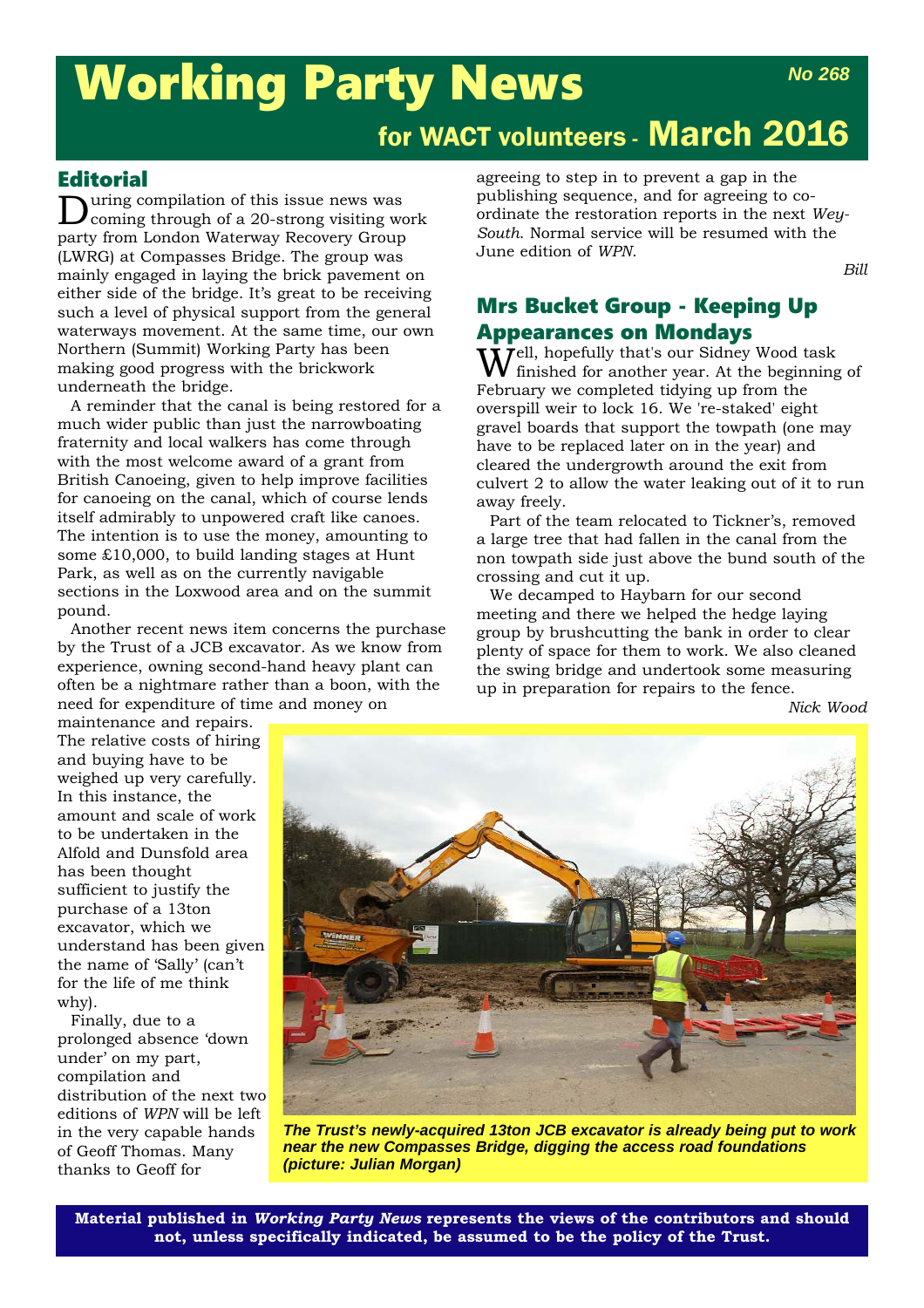# Hedging at Haybarn



*The two pictures by Keith Nichols referred to in his hedgelaying group report*

#### Hedgelaying Team

la all. Go Compare, Go Compare... The two photos. The Monday Group and I attacked the towpath canal bank on a cold but sunny Monday 15 February, lots of trimming, cutting back and bonfires.

The dense bramble, as thick as your thumb, was a nightmare but the Monday Group wouldn't be thwarted. Excellent work chaps, cutting along 200 yards-plus of the bank. This makes it much easier for us, as the towpath was otherwise quite narrow.

Now to the team. We've worked the four Tuesdays of February and have laid a startling 98m, which is excellent going. The weather has been kind with lovely sunny Tuesdays. The 23rd gave us a quick, sharp shock with some thunder at about 14.30 followed by a torrential four minute hail storm. Bracing!

Well then, what of nature? 40 geese on one day, good formation, three buzzards, a large gathering of shags taking off from one big oak, two merlins but they were RAF on another day. The 23rd produced some snowdrops that had been covered

10m x 2 deep x 1½ high of bramble, a nuthatch, heard a tawny owl (male) and last but not least a high flying skylark.

All the walkers, zero to 10 per day, have complimented us on our work, but I won't let it go to our heads.

So that's it for February so 'Mind How You Go' as Dixon of Dock Green said.

*Keith Nichols*

#### Thursday and Sunday Group

The bricklaying is concentrating on the bridge abutments and the bridge parapet foundations. On 14 February Eddie Fairman reached the top on the haul side abutment. Geoff Thomas has been on holiday recently, but the side he has been working on should be up to the top of the wall soon. Meanwhile the foundations for the bridge parapets are coming on too.

Half term at the schools means lighter traffic on the roads but also more holidays for members of the group. The site routine at Gennets Bridge Lock is mixing the mortar and the back fill at the beginning of the day, then laying the bricks, so on the

| <b>Working Party Diary</b>                                |                                                         |                                                  |  |  |
|-----------------------------------------------------------|---------------------------------------------------------|--------------------------------------------------|--|--|
| Every Sunday and Thursday                                 | Mainly construction work                                | <b>Contact Eric Walker for details</b>           |  |  |
| Usually first & third Mondays of the<br>month             | 'Mrs Bucket' - Keeping Up<br>Appearances                | Details from John Empringham                     |  |  |
| Every Wednesday                                           | Mid-Week Working Party<br>Details from Margaret Darvill |                                                  |  |  |
| Every Wednesday (plus Thursday<br>and Sunday as required) | Loxwood Link Maintenance<br>Check with Kev Baker        |                                                  |  |  |
| Every Wednesday                                           | Maintenance sessions at<br><b>Tickner's Heath Depot</b> | Contact John Smith/Ken Bacon                     |  |  |
| <b>Tuesdays or Fridays</b>                                | Work in Lording's area                                  | Contact Tony Clear for details                   |  |  |
| Various Tuesdays                                          | Hedge Laying                                            | <b>Contact Keith Nichols</b>                     |  |  |
| Third Saturday of the month                               | Summit level                                            | <b>Contact Dave Evans</b>                        |  |  |
| 23 April                                                  | <b>WACT Annual Meting</b>                               | See next issue of Wey-South for full information |  |  |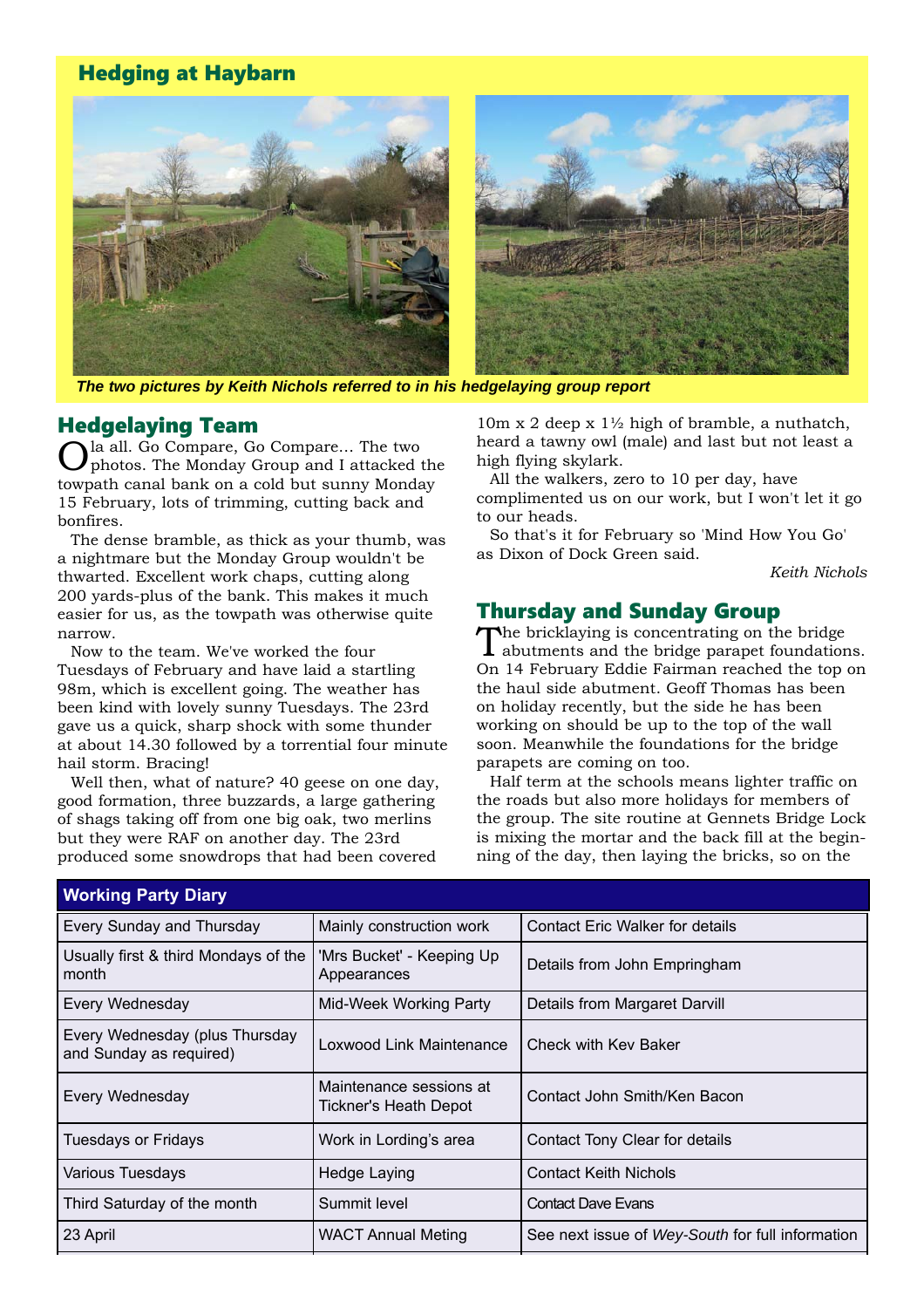next working day the void behind them can be filled. At the end of the day putting up and repairing the newt fence are regular tasks.

The team, Brian Whibley, Len Hasler and George Mundy under Martyn Baker, are preparing the top sill for the reinforced concrete invert.

Dave Verrall came and took some photos at the end of the month. Also during the month there was email correspondence with a gentleman from the USA who had been comparing the initial brickwork at Southland Lock and GBL. The query concerned the first course of blocks in the lock. At Southland, they were on edge and at GBL on their backs, he wondered why. This underlined the importance of reports and photos for the wider community, who are monitoring what we do.

One battery has been received this month for recycling.

The Thursday and Sunday Group meets at 09:30. The TSG has a work briefing form emailed out before the working day. Please email Eric Walker if you want to get on that circulation list. *Eric Walker*

#### Mid Week Working Party

Because of the WACT email system treating MWWP messages as spam, we had no report in the last issue, so this time round there are two months of Mid-Week activity to catch up with.

January gave us three really lovely days to work and one really wet one. We spent three weeks clearing the non-towpath side at Brewhurst Bridge. It was covered in brambles, and now it looks very clear. We had record turnouts of over 25 people. Some of the group spent time at Hunt Park clearing some of the brash left by WRG before Christmas.

The last week was spent in the rain clearing the bank of the canal at Bonfire Hangar. The group put in an extra day on a Saturday clearing the ditch and rebuilding a small wooden bridge by the static mobile homes at Compasses in preparation

for the new road, ably managed by Chris Tavener and Alan Jennings under the guidance of Tony Ford.

February saw us spending the time at Bonfire Hanger. For the first couple of weeks, we tidied up an area we had covered two or three years ago and the canal and banks are now looking very smart. We have now moved on to the area to the far side of the wooden bridge, clearing the canal and banks that have not been touched for over 20 years according to one member of the group. It is full of brambles and other small trees and will take us some time to complete. However, it is very satisfying to see the cleared canal.

Thank you to Mike Davison who has given us another brush cutter which should make our progress faster.

February 10 was our annual Navvies' lunch at Foxbridge Golf Club which was attended by 54 people. It was thoroughly enjoyed by all who attended and a big thank you to Trish Loveland and Di Miles for the organisation.

*Margaret Darvill*

#### Summit (Northern) Working Party

We've held two working parties this month as the pressure is now on leading up to the diversion of the Dunsfold access road over the bridge at Easter.

Work has concentrated on service diversion and in particular the new water main. To reduce the large costs associated with this work we have been digging the trenches (by machine) and the connection boxes (by hand). Thames Water's contractors came in mid-February and glued together the new pipe with its valves etc before dropping it back into the trench. During our regular third Saturday (with a record attendance) we started the installation of the ducting for the telephone and power cables and back filled the trench in areas where we needed to get our access back.

| <b>Name</b>                             | <b>Group/Project</b>                  | Tel           | e-mail                                                     |
|-----------------------------------------|---------------------------------------|---------------|------------------------------------------------------------|
| <b>Julian Cheek</b>                     | Maintenance coordination 01483 505566 |               | julian cheek@weyandarun.co.uk                              |
| Maurice Cranefield                      | Visiting working parties              | 01483 505566  | Maurice_Cranefield@weyandarun.co.uk                        |
| Dave Evans                              | Health & Safety Officer               |               | compasses@weyandarun.co.uk                                 |
| Eric Walker                             | Loxwood Projects                      | 07717 855340  | tsg@weyandarun.co.uk                                       |
| Margaret Darvill                        | Mid Week Working Party                | 01483 894606  | margaret_darvill@weyandarun.co.uk                          |
| John Empringham                         | Monday Group                          | 01483 562657  | mondaygroup@weyandarun.co.uk                               |
| <b>Kev Baker</b>                        | Loxwood Link                          | 02380 861074  | loxwoodlink@weyandarun.co.uk                               |
| John Smith                              | <b>Tickner's Depot</b>                | 01903 235790  | depot@weyandarun.co.uk                                     |
| <b>Tony Clear</b>                       | Winston Group (Lordings)              | 01903 774 301 | winstonsgroup@weyandarun.co.uk                             |
| <b>Keith Nichols</b>                    | Hedge laying                          | 01403 753882  | hedging@weyandarun.co.uk                                   |
| <b>Bill Nicholson</b>                   | Northern working parties              | 01844 343 369 | bill@nwpg.org.uk                                           |
| Dave Evans                              | Summit working party                  |               | compasses@weyandarun.co.uk                                 |
| Bill Thomson (Apr/<br>May Geoff Thomas) | <b>Working Party News</b>             | 01903 744767  | bill thomson@weyandarun.co.uk<br>geoff.thomas@ntlworld.com |